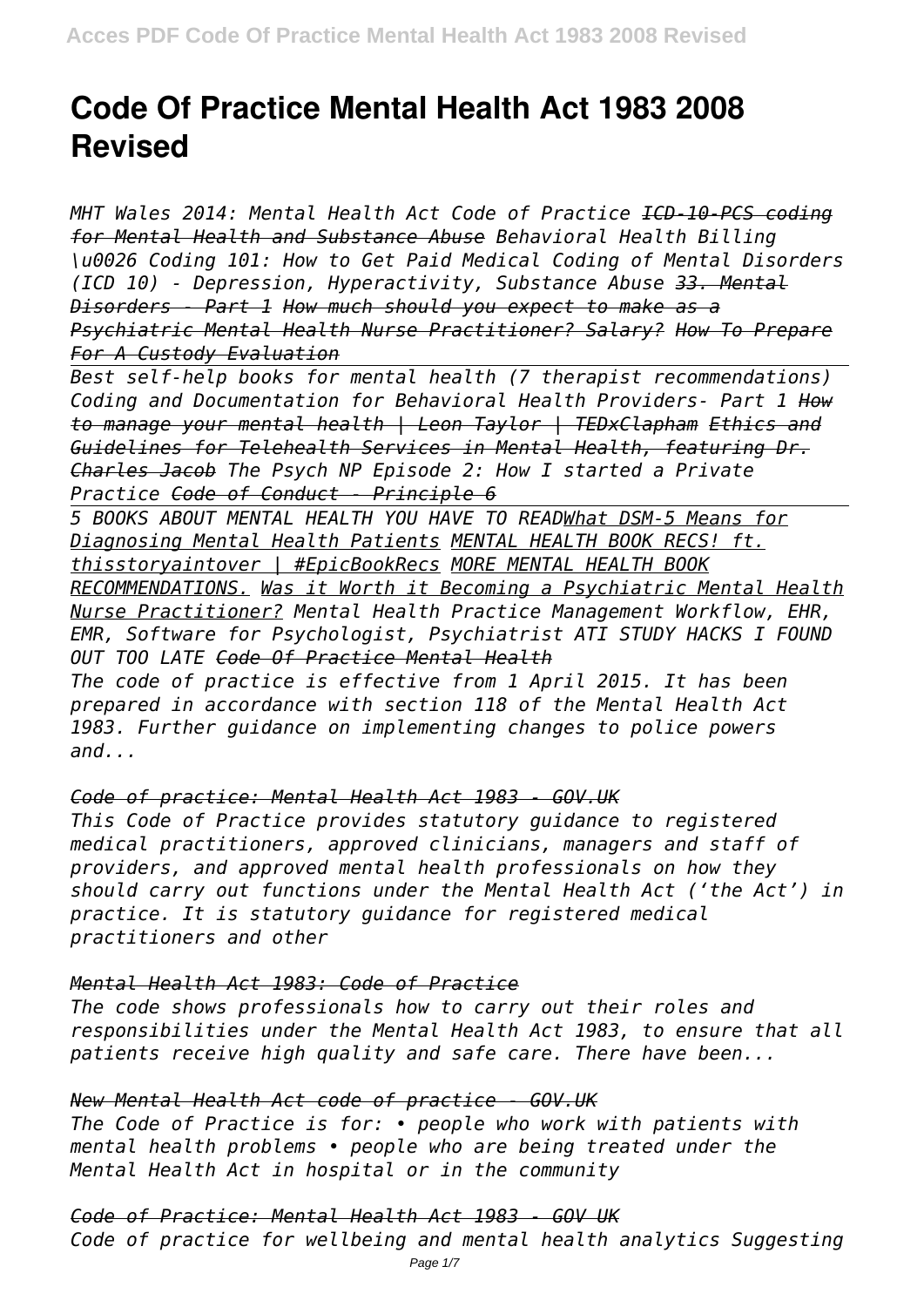*how education providers can ensure that their use of data to support wellbeing does not create risks for students or staff. About this guide*

*Code of practice for wellbeing and mental health analytics ... The Department of Health has published a revised code of practice for the Mental Health Act. The revised code makes many welcome changes including a greater emphasis on involving people who are under section in decisions about their care and providing more personalised care.*

#### *Revised code of practice for the Mental Health Act ...*

*This Code of Practice has been designed to give clear guidance to mental health service providers in Wales in meeting their obligations under Part 2 of the Measure (Coordination of and Care Planning for Secondary Mental Health Service Users) and Part 3 (Assessments of Former Users of Secondary Mental Health Services).*

*Code of Practice to Parts 2 and 3 of the Mental Health ... Health and social care. ISBN: 0755945689. Volume 1 of the Code of Practice for the Mental Health (Care andTreatment) (Scotland) Act 2003 deals with a range of issues relating tothe general framework within which the Act operates. Download.*

#### *Mental Health (care and treatment) (Scotland) Act 2003 ...*

*Codes of practice provide practical guidance to any person or body performing functions or duties under the Mental Health Act 2014 to promote best practice. Code of practice provide information to people with mental illness, carers and families, clinicians and mental health service providers about the Mental Health Act 2014. A code of practice includes a greater level of guidance and detail than would generally be in legislation or regulations.*

## *Codes of practice - health.vic*

*The National Standards for Mental Health Services (2010) principles of recovery-oriented mental health practice state that: From the perspective of the individual with mental illness, recovery means gaining and retaining hope, understanding of ones abilities and disabilities, engagement in an active life, personal autonomy, social identity, meaning and purpose in life, and a positive sense of self.*

## *National practice standards for the mental health ...*

*The MHA Code of Practice was first created in 1993 to help professionals and others working in services to interpret the MHA as it applies to decision-making in day-to-day practice, and to provide safeguards for involving and protecting people in mental health services.*

## *Mental Health Act Code of Practice 2015*

*This code of practice, prepared in accordance with Section 118 of the*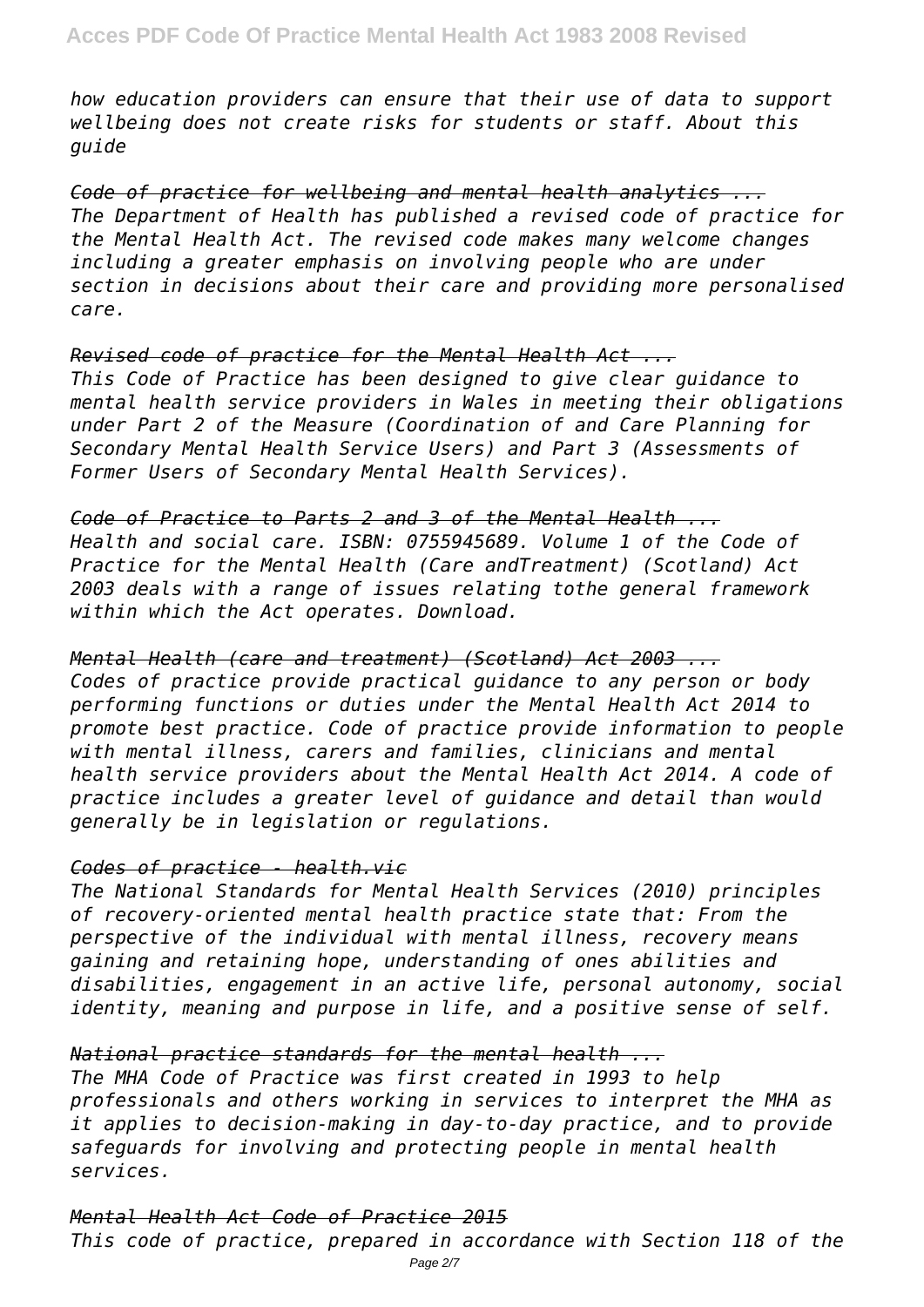*Mental Health Act 1983, provides guidance for statutory authorities, managers and professional staff working in the health and social services on how they should undertake their duties under the Act.*

#### *Code of Practice - Mental Health Act 1983: Amazon.co.uk ...*

*Codes of Practice. The Commission has the power under the Mental Health Act 2001 to develop codes of practice to guide those working in mental health services. Section 33(3)(e) of the 2001 Act states that the Commission shall "prepare and review periodically, after consultation with such bodies as it considers appropriate, a code or codes of practice for the guidance of persons working in the mental health services".*

## *Codes of Practice - MentalHealthCommission*

*This is the second Mental Health Act 1983 Code of Practice for Wales (the Code). The Code has been updated to reflect changes to the law and in particular the requirements of the Mental Health (Wales) Measure 2010, which aims to improve mental health provision for all those receiving mental health services in Wales.*

#### *Mental Health Act 1983 Code of Practice for Wales*

*Codes of Practice; Reference Guide; All tribunal rules; HESC Rules; Regulations; MCA. Full text of MCA 2005; Codes of Practice; 39 Essex Chambers newsletter; Forms. MHA Statutory Forms; MHA Information Leaflets; Foreign-language MHA information leaflets; DOLS Standard Forms; Court of Protection forms; Tribunal forms; Legal Aid forms; Books. £ ...*

#### *Code of Practice - Mental Health Law Online*

*Mental health The Policing and Crime Act 2017 section 80 to 83, introduced amendments to the Mental Health Act 1983. Due to this amendment, mental health APP has undergone a review and has been updated where necessary. A full index of the content of mental health authorised professional practice (APP) is available here.*

#### *Mental health - College of Policing*

*The Mental Health (Jersey) Law 2016 Code of Practice (the Code), is a document intended for active use by professionals, patients, carers and members of the public. It provides statutory guidance in respect of how functions under the Mental Health Law must be carried out in practice.*

## *Mental Health (Jersey) Law 2016 Code of Practice*

*Mental Health Act 1983: code of practice Guidance for healthcare professionals on their responsibilities under the Mental Health Act.*

## *Mental Health Act 1983: code of practice | GOV.WALES*

*The Codes of Practice for Social Service Workers and Employers (the Codes) set out the behaviours and values expected of social service workers and their employers. Download the SSSC Codes of Practice for*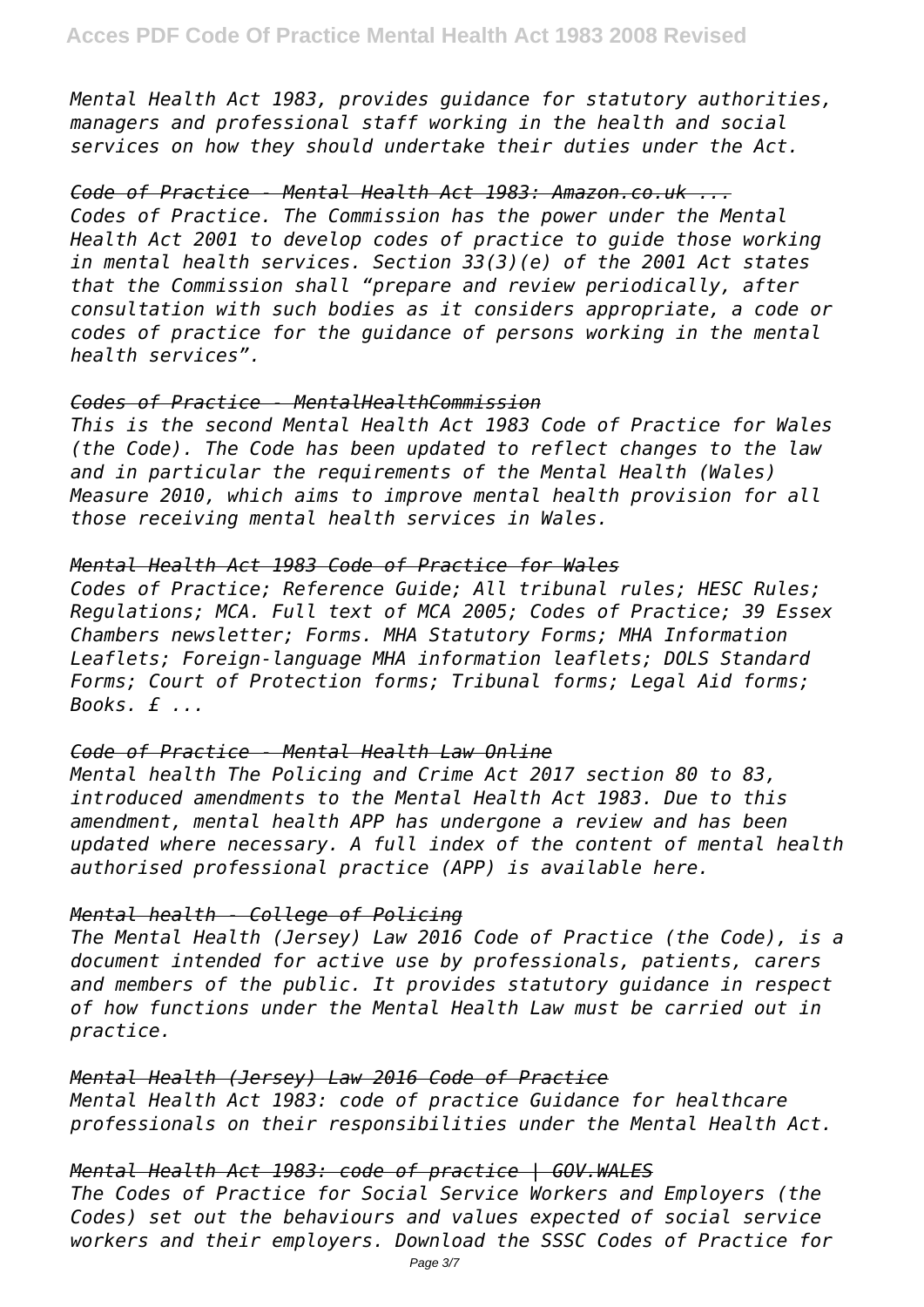*Social service Workers and Employers. We have posters and leaflets to help you promote and use the Codes in your service.*

*SSSC Codes of Practice - Scottish Social Services Council A recent draft code of practice in New South Wales relating to managing the risks of mental health could become a go-to guide for how employers must approach mental health at work, according to a law firm.*

*MHT Wales 2014: Mental Health Act Code of Practice ICD-10-PCS coding for Mental Health and Substance Abuse Behavioral Health Billing \u0026 Coding 101: How to Get Paid Medical Coding of Mental Disorders (ICD 10) - Depression, Hyperactivity, Substance Abuse 33. Mental Disorders - Part 1 How much should you expect to make as a Psychiatric Mental Health Nurse Practitioner? Salary? How To Prepare For A Custody Evaluation*

*Best self-help books for mental health (7 therapist recommendations) Coding and Documentation for Behavioral Health Providers- Part 1 How to manage your mental health | Leon Taylor | TEDxClapham Ethics and Guidelines for Telehealth Services in Mental Health, featuring Dr. Charles Jacob The Psych NP Episode 2: How I started a Private Practice Code of Conduct - Principle 6*

*5 BOOKS ABOUT MENTAL HEALTH YOU HAVE TO READWhat DSM-5 Means for Diagnosing Mental Health Patients MENTAL HEALTH BOOK RECS! ft. thisstoryaintover | #EpicBookRecs MORE MENTAL HEALTH BOOK RECOMMENDATIONS. Was it Worth it Becoming a Psychiatric Mental Health Nurse Practitioner? Mental Health Practice Management Workflow, EHR, EMR, Software for Psychologist, Psychiatrist ATI STUDY HACKS I FOUND OUT TOO LATE Code Of Practice Mental Health The code of practice is effective from 1 April 2015. It has been prepared in accordance with section 118 of the Mental Health Act*

*1983. Further guidance on implementing changes to police powers and...*

## *Code of practice: Mental Health Act 1983 - GOV.UK*

*This Code of Practice provides statutory guidance to registered medical practitioners, approved clinicians, managers and staff of providers, and approved mental health professionals on how they should carry out functions under the Mental Health Act ('the Act') in practice. It is statutory guidance for registered medical practitioners and other*

## *Mental Health Act 1983: Code of Practice*

*The code shows professionals how to carry out their roles and responsibilities under the Mental Health Act 1983, to ensure that all patients receive high quality and safe care. There have been...*

*New Mental Health Act code of practice - GOV.UK*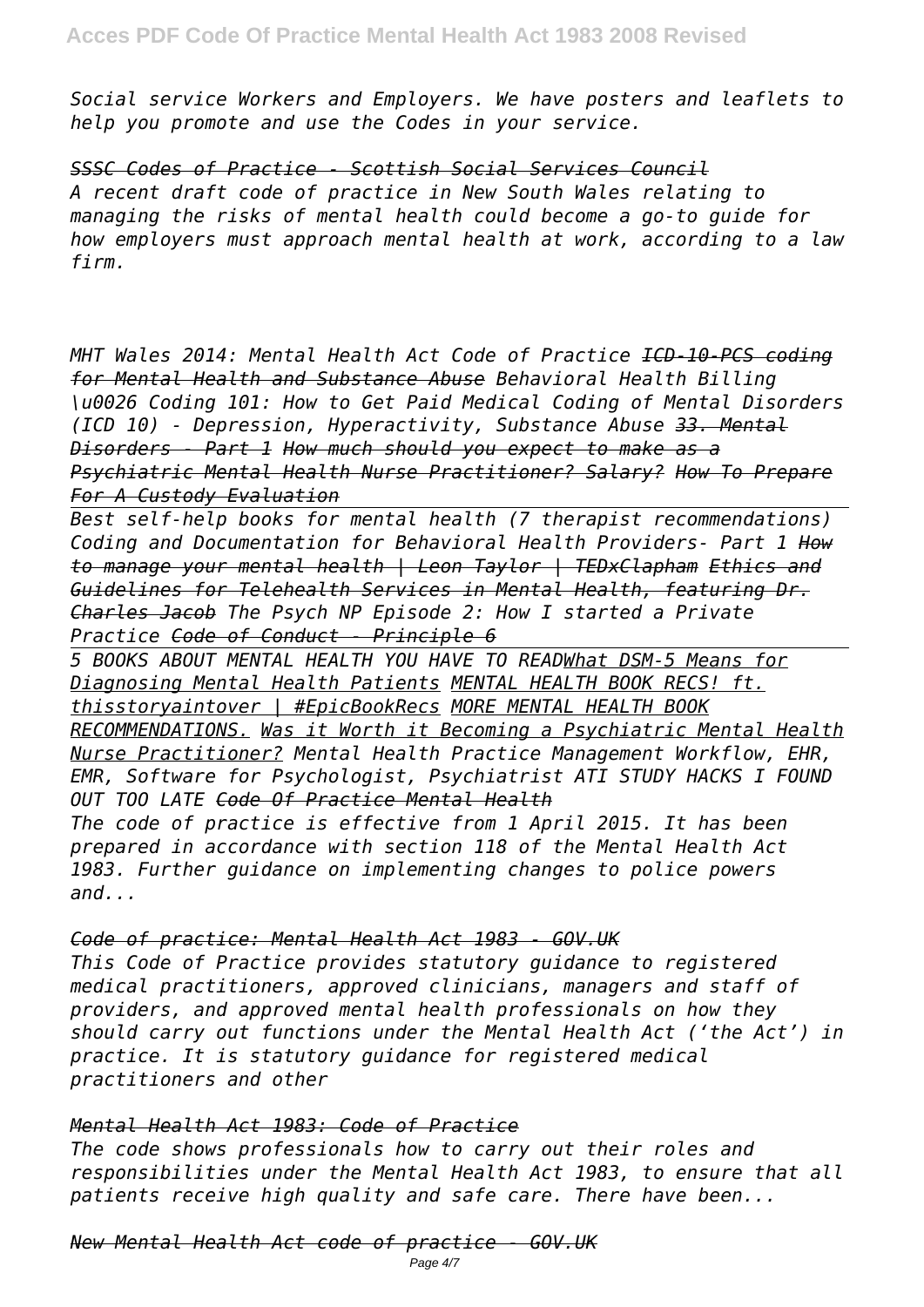*The Code of Practice is for: • people who work with patients with mental health problems • people who are being treated under the Mental Health Act in hospital or in the community*

#### *Code of Practice: Mental Health Act 1983 - GOV UK*

*Code of practice for wellbeing and mental health analytics Suggesting how education providers can ensure that their use of data to support wellbeing does not create risks for students or staff. About this guide*

*Code of practice for wellbeing and mental health analytics ... The Department of Health has published a revised code of practice for the Mental Health Act. The revised code makes many welcome changes including a greater emphasis on involving people who are under section in decisions about their care and providing more personalised care.*

## *Revised code of practice for the Mental Health Act ...*

*This Code of Practice has been designed to give clear guidance to mental health service providers in Wales in meeting their obligations under Part 2 of the Measure (Coordination of and Care Planning for Secondary Mental Health Service Users) and Part 3 (Assessments of Former Users of Secondary Mental Health Services).*

*Code of Practice to Parts 2 and 3 of the Mental Health ... Health and social care. ISBN: 0755945689. Volume 1 of the Code of Practice for the Mental Health (Care andTreatment) (Scotland) Act 2003 deals with a range of issues relating tothe general framework within which the Act operates. Download.*

*Mental Health (care and treatment) (Scotland) Act 2003 ...*

*Codes of practice provide practical guidance to any person or body performing functions or duties under the Mental Health Act 2014 to promote best practice. Code of practice provide information to people with mental illness, carers and families, clinicians and mental health service providers about the Mental Health Act 2014. A code of practice includes a greater level of guidance and detail than would generally be in legislation or regulations.*

## *Codes of practice - health.vic*

*The National Standards for Mental Health Services (2010) principles of recovery-oriented mental health practice state that: From the perspective of the individual with mental illness, recovery means gaining and retaining hope, understanding of ones abilities and disabilities, engagement in an active life, personal autonomy, social identity, meaning and purpose in life, and a positive sense of self.*

*National practice standards for the mental health ... The MHA Code of Practice was first created in 1993 to help professionals and others working in services to interpret the MHA as*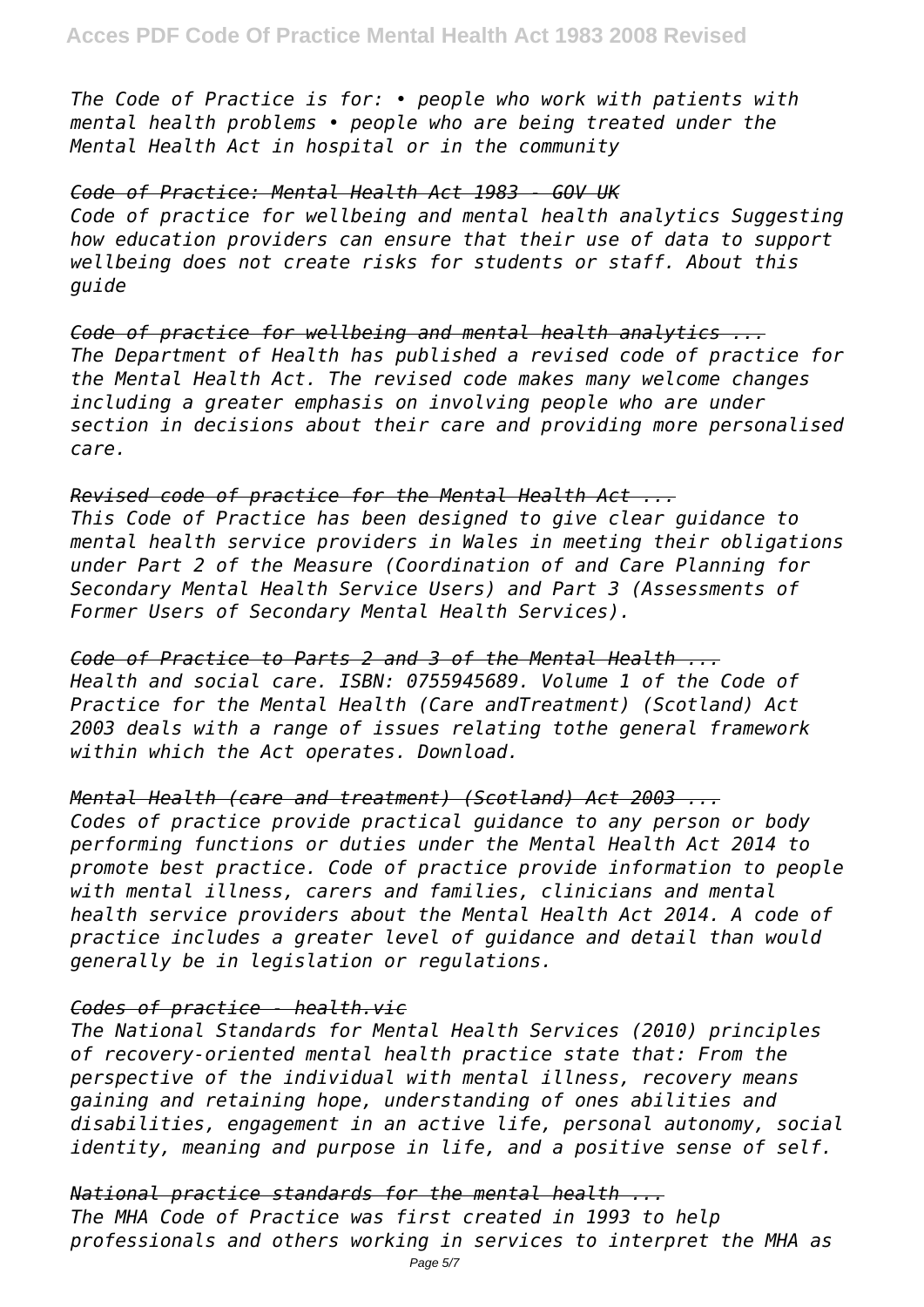*it applies to decision-making in day-to-day practice, and to provide safeguards for involving and protecting people in mental health services.*

#### *Mental Health Act Code of Practice 2015*

*This code of practice, prepared in accordance with Section 118 of the Mental Health Act 1983, provides guidance for statutory authorities, managers and professional staff working in the health and social services on how they should undertake their duties under the Act.*

#### *Code of Practice - Mental Health Act 1983: Amazon.co.uk ...*

*Codes of Practice. The Commission has the power under the Mental Health Act 2001 to develop codes of practice to guide those working in mental health services. Section 33(3)(e) of the 2001 Act states that the Commission shall "prepare and review periodically, after consultation with such bodies as it considers appropriate, a code or codes of practice for the guidance of persons working in the mental health services".*

#### *Codes of Practice - MentalHealthCommission*

*This is the second Mental Health Act 1983 Code of Practice for Wales (the Code). The Code has been updated to reflect changes to the law and in particular the requirements of the Mental Health (Wales) Measure 2010, which aims to improve mental health provision for all those receiving mental health services in Wales.*

## *Mental Health Act 1983 Code of Practice for Wales*

*Codes of Practice; Reference Guide; All tribunal rules; HESC Rules; Regulations; MCA. Full text of MCA 2005; Codes of Practice; 39 Essex Chambers newsletter; Forms. MHA Statutory Forms; MHA Information Leaflets; Foreign-language MHA information leaflets; DOLS Standard Forms; Court of Protection forms; Tribunal forms; Legal Aid forms; Books. £ ...*

#### *Code of Practice - Mental Health Law Online*

*Mental health The Policing and Crime Act 2017 section 80 to 83, introduced amendments to the Mental Health Act 1983. Due to this amendment, mental health APP has undergone a review and has been updated where necessary. A full index of the content of mental health authorised professional practice (APP) is available here.*

## *Mental health - College of Policing*

*The Mental Health (Jersey) Law 2016 Code of Practice (the Code), is a document intended for active use by professionals, patients, carers and members of the public. It provides statutory guidance in respect of how functions under the Mental Health Law must be carried out in practice.*

#### *Mental Health (Jersey) Law 2016 Code of Practice*

*Mental Health Act 1983: code of practice Guidance for healthcare*